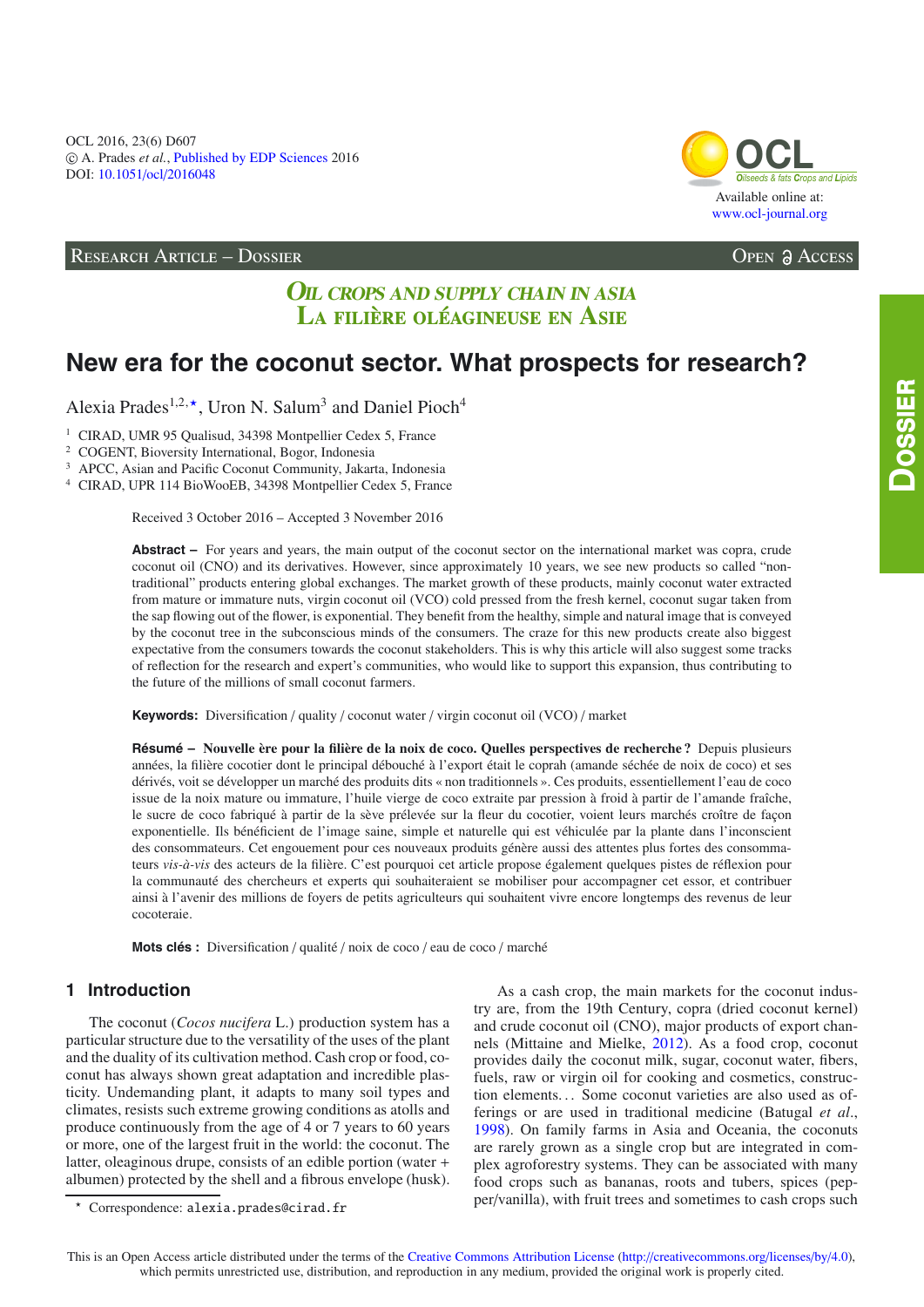<span id="page-1-0"></span>

**Fig. 1.** Cultivated coconut world area in 2014 (FAOStats, [2016](#page-3-2)).

as cocoa (Mialet-Serra *et al*., [2001\)](#page-3-3). Thus the concepts of products and by-products are difficult to apply to the coconut industry since all parts of the plant have not only economic but also social and/or cultural importance.

The production of coconut is mainly focused on coastal and island subtropical Asia (Philippines, Indonesia, India, Sri Lanka, Thailand. . . ) and Oceania, which represent 86% of the 12 million hectares planted in the world (Fig. [1\)](#page-1-0). The geographical origin of the coconut plant is supposed to be in this part of the world (Gunn *et al*., [2011\)](#page-3-4). According to FAO statistics, world coconut plantations produced just over 61 million tons of coconuts in 2014. The farming is mostly (96%) in small family farms ranging from 0.5 to 4 ha. The rest consists of some industrial plantations, often inherited from the colonial period, where the coconut palm is grown in monoculture on hundreds of hectares for copra production. They are located in Southeast Asia (Indonesia, Malaysia), West Africa (Ivory Coast, Ghana) and Eastern Africa (Mozambique).

For over a decade, the coconut industry began a restructuring. Supported from the early 20th century by the commercialization of copra and its oil, in addition, are now growing international markets exchange of so-called "non-traditional" products, in trade jargon of the industry. This term is, however, quite surprising as these "non-traditional" goods, so named in contrast to the copra and its derivatives, have been actually very widely used and consumed for centuries (long before the advent of copra). These are, among others, coconut water and virgin coconut oil. This new momentum in the sector is therefore based on a kind of homecoming, bringing back and updating the benefits of the plant known for millennia, and sharing them with new populations located far from the production sites. After describing the decline of the coconut industry, we will present the diversification of the sector and propose actionable insights to support this new strong momentum by research.

### **2 The decline in the copra industry**

International trade in coconut products was largely based on its primary processing product: copra. However the latter is almost no more traded on the international market today. All major coconut producing countries are equipped with industrial crushing units that allow them to export crude oil. The most advanced feature refining units quite competitive and offer on the market a refined coconut oil meeting the requirements of the international standards.

<span id="page-1-1"></span>

**Fig. 2.** Productivity of the major oily crops exchanged on the international oil market (except Jatropha, presented here for information). The yields recorded by the literature from experimental station under controlled conditions are often superior to the data collected from the farmers' field (FAO statistics 2012).

<span id="page-1-2"></span>

**Fig. 3.** Evolution of the world production, yield, prices of copra, and coconut oil (1980 = ref. 100) (*sources FAOStats, [2016](#page-3-2) for production and yield, and Oilworld monthly for prices*).

Many products derived from this refined oil are also available in countries like the Philippines and India. Refined coconut oil is used in detergents and hygiene products sector and even the cosmetic sector. The market share of food uses of refined coconut oil is relatively low. Palm kernel oil, palm and hydrogenated oils have replaced this tropical lauric oil in food industry. Furthermore, the productivity of the plant remains low (Fig. [2\)](#page-1-1), compared to oil palm which also produces a natural oil of the same category (palm kernel oil) at much lower cost. The competition is imbalanced between a product from industrial plantations with optimized production costs (palm kernel oil) and a product from the village plantations (copra) with less efficient agricultural practices.

Globally and more specifically in Asia, yields have changed very little between 1980 and 2014 (Fig. [3\)](#page-1-2), although there is a positive evolution of the global production of coconut which has almost doubled in 30 years and is today at about 61.5 million tons of fruit/year (FAOStats, [2016\)](#page-3-2). This reflects the regularity of productivity and yields of the Asian coconut grove which remains around 5.5 tons of coconut fruits/ha/year.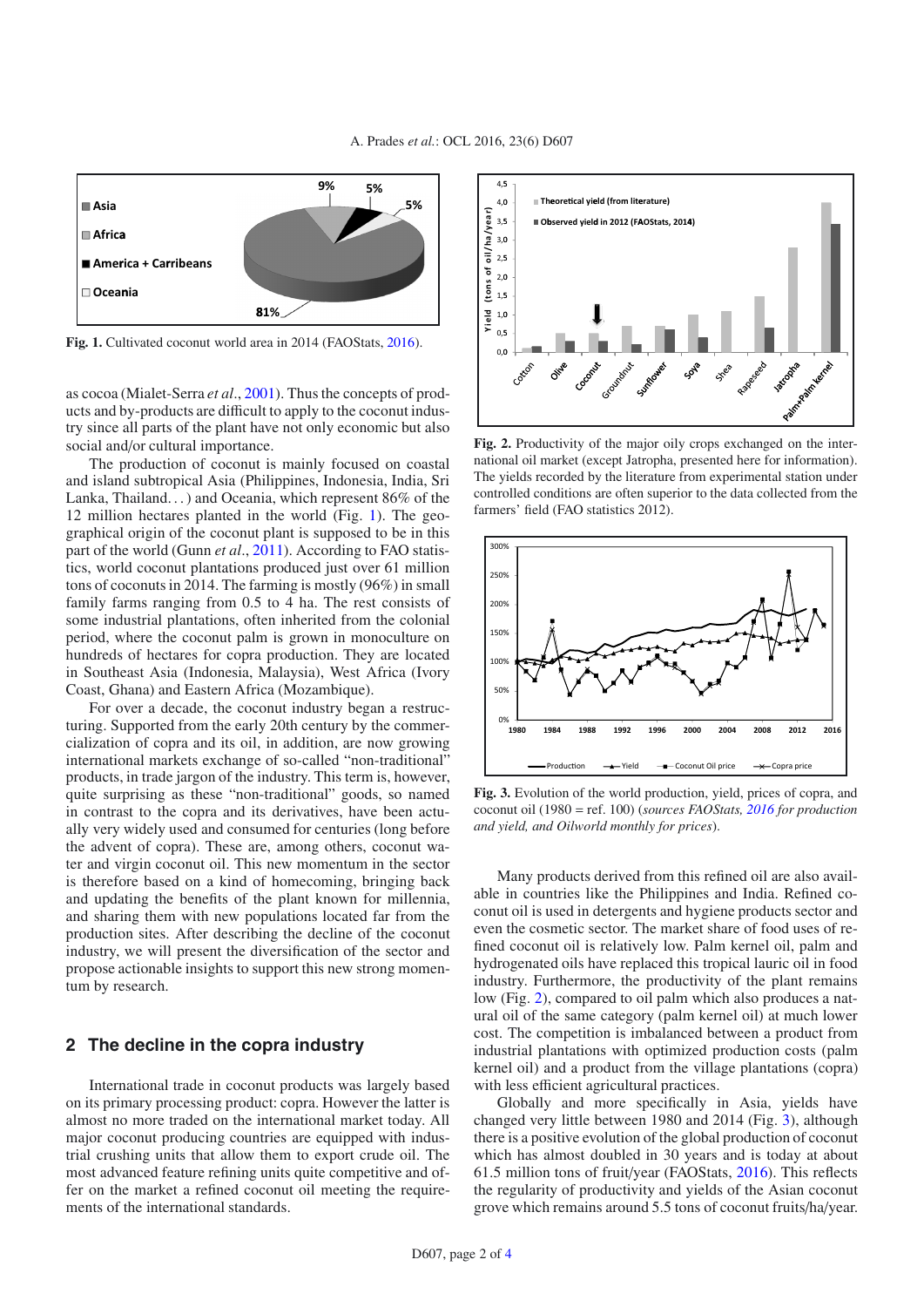This also indicates that the breeding programs conducted over the past ten years, have had little impact; either because they have failed to provide significant advances for producers, and have not prompted them to use the proposed hybrids, or because the new varieties have been little disseminated.

Key fact, after a period of relative stability between 1985 and 2005, prices of coconut oil reflected the high volatility they had suffered during the last petrol crisis of the 70s. In a global market dominated by soybean and palm oils, the growing demand, for last ten years, for biofuels and coconut products other than CNO, distorts the market and creates instability on coconut oil price, severely affecting small producers and processors.

Finally, the low productivity of the plant combined with the substitutability of coconut oil and price volatility, result in a decline in copra production in many Asian countries today. This decline is worsened by the worrying situation of coconut senescent trees, little diffusion of technical advances in copra drying methods. Moreover, in some remote areas, the incomes of producers rely on expensive mechanisms of price support, difficult to sustain for Governments in the face of global financial crisis.

### **3 The rise of non-traditional products**

International trade in the coconut industry is also composed of non-oil markets. Desiccated coconut and coconut milk have been exported for many years and trades are fairly stable. Few producers share the market (Philippines, Sri Lanka, India and Thailand are the leaders). Non-food products also account for a significant share (by value) of international trade in the sector. These are the products of the processing of husk into fibers. The fibers are then processed into growing culture media or geotextiles which, as products from renewable raw materials (unlike peat or plastic) are now flourishing in the horticultural and civil engineering sectors (Rajan and Abraham, [2007\)](#page-3-6). The activated carbon made from coconut shell has physical properties enabling it to obtain also a premium on the international market (Iqbaldin *et al*., [2013](#page-3-7)).

The Philippines export about 38 differing coconut-based products and by-products (FAO, [2013](#page-3-8)), representing the valuation of about 75% of their production to around 1 billion US dollars/year (Agustin, [2016\)](#page-3-9). A real success that promises good days for Filipino producers provided the benefits of the added value are well distributed throughout the production chain. In contrast, the two other major producing countries such as Indonesia and India traditionally consume a large part of their production. Indonesia in particular is struggling to meet domestic demand, with a rapidly growing population; the market remains guided by demand from local consumers. Exact figures are not available today but it is estimated that 70% of the coconut production is consumed in the country. Eighty percent of the remaining 30% are Indonesian exports which are copra oil and meal, whereas India is a leader in the processing and export of coconut fibers. In Sri Lanka, people consume 116 coconuts per year (FAO, [2013\)](#page-3-8) mainly for food. This is the highest consumption in the world.

The last element of the coconut "non-traditional" sector concerns the niche markets. These markets are present at the national, regional, and international levels. The products

<span id="page-2-0"></span>

**Fig. 4.** US import volume of coconut water (tons) (*Source: Salum, [2016](#page-3-10)*).

<span id="page-2-1"></span>

**Fig. 5.** Philippines export of VCO, virgin coconut oil (*Source: Salum, [2016](#page-3-10)*).

concerned are food products taking advantage of the current popularity of consumers in search of well-being and healthy products. Coconut water (liquid located inside the nut) and virgin coconut oil, sugar obtained from the sap collected on the coconut flower, are high potential development products. Coconut water market emerged in the early 2000s in Brazil and encountered a fast growing demand in the USA after marketing campaigns. In 2014, nearly 300 000 tons of coconut water were imported in the US from Brazil (38%) and Asia (52%) which represents approximately 150 000 tons of coconut water exported from this last region (Fig. [4\)](#page-2-0).

The virgin coconut oil is a product with high added-value exchanged at 4177 USD/t FOB Philippines in 2015 (Agustin, [2016\)](#page-3-9) and the market is booming (Fig. [5\)](#page-2-1). Unlike for refined copra oil's processing where the drying and refining steps eliminate most interesting nutritional molecules, the cold extraction of oil from fresh coconut kernel, when properly controlled, yields a high quality product that does not require any further processing or chemical modification. This oil can then be related, in terms of image and marketing, to virgin olive oil (Dayrit, [2015](#page-3-11)).

# **4 What type of research to support this new coconut sector's era?**

Coconut oil is highly substitutable and was strongly challenged during the last 30 years by palm kernel oil or hydrogenated oils from temperate seeds; this led to significant declines in trading volumes, particularly in the food industry.